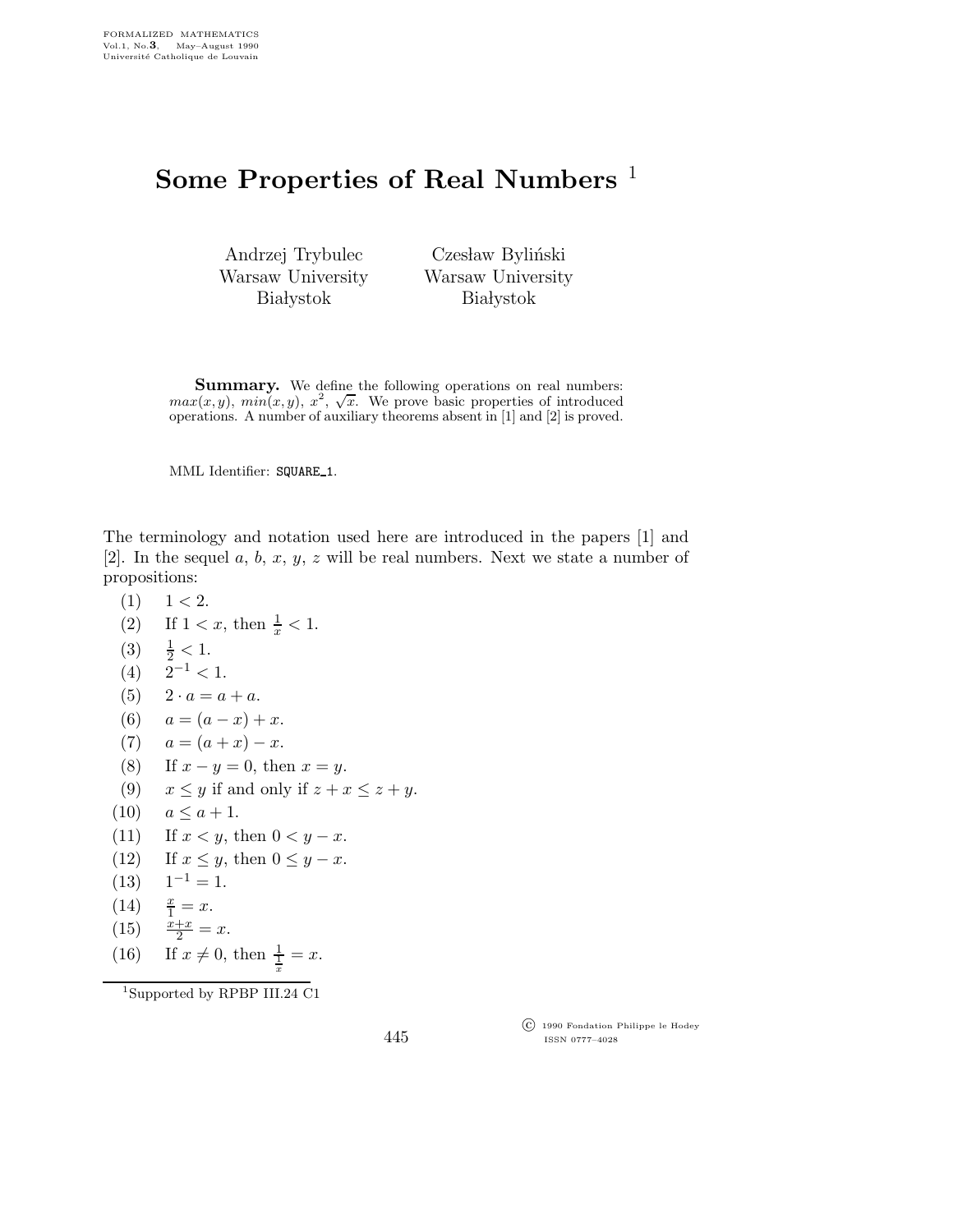(17) If 
$$
y \neq 0
$$
 and  $z \neq 0$ , then  $\frac{x}{y \cdot z} = \frac{\frac{x}{y}}{z}$ .

- (18) If  $z \neq 0$ , then  $x \cdot \frac{y}{z} = \frac{x \cdot y}{z}$ .
- (19) If  $0 \leq x$  and  $0 \leq y$ , then  $0 \leq x \cdot y$ .
- (20) If  $x \leq 0$  and  $y \leq 0$ , then  $0 \leq x \cdot y$ .
- (21) If  $0 < x$  and  $0 < y$ , then  $0 < x \cdot y$ .<br>(22) If  $x < 0$  and  $y < 0$ , then  $0 < x \cdot y$ .
- If  $x < 0$  and  $y < 0$ , then  $0 < x \cdot y$ .
- (23) If  $0 \le x$  and  $y \le 0$ , then  $x \cdot y \le 0$  and  $y \cdot x \le 0$ .
- (24) If  $0 < x$  and  $y < 0$ , then  $x \cdot y < 0$  and  $y \cdot x < 0$ .
- (25) If  $0 \leq x \cdot y$ , then  $0 \leq x$  and  $0 \leq y$  or  $x \leq 0$  and  $y \leq 0$ .
- (26) If  $0 < x \cdot y$ , then  $0 < x$  and  $0 < y$  or  $x < 0$  and  $y < 0$ .
- (27) If  $0 \le a$  and  $0 < b$ , then  $0 \le \frac{a}{b}$  $\frac{a}{b}$ .
- (28) If  $0 \leq x$ , then  $y x \leq y$ .
- (29) If  $0 < x$ , then  $y x < y$ .
- (30) If  $x \leq y$ , then  $z y \leq z x$ .

The scheme RealContinuity deals with two unary predicates  $P$  and  $Q$ , and states that:

there exists z such that for all x, y such that  $\mathcal{P}[x]$  and  $\mathcal{Q}[y]$  holds  $x \leq z$  and  $z \leq y$ 

provided the following requirements are met:

- there exists x such that  $\mathcal{P}[x]$ ,
- there exists x such that  $\mathcal{Q}[x]$ ,
- for all x, y such that  $\mathcal{P}[x]$  and  $\mathcal{Q}[y]$  holds  $x \leq y$ .

We now define two new functors. Let us consider x, y. The functor  $\min(x, y)$ yields a real number and is defined by:

 $\min(x, y) = x$  if  $x \leq y$ ,  $\min(x, y) = y$ , otherwise.

The functor  $max(x, y)$  yielding a real number, is defined as follows:

 $max(x, y) = x$  if  $y \leq x$ ,  $max(x, y) = y$ , otherwise.

We now state a number of propositions:

- (31) If  $x \leq y$ , then  $z = x$  if and only if  $z = \min(x, y)$  but  $x \leq y$  or  $z = y$  if and only if  $z = \min(x, y)$ .
- (32) If  $y \leq x$ , then  $\min(x, y) = y$ .
- (33) If  $y \nleq x$ , then  $\min(x, y) = x$ .
- (34)  $\min(x, y) = \frac{(x+y)-|x-y|}{2}$ .
- (35)  $\min(x, y) \leq x$  and  $\min(y, x) \leq x$ .
- (36)  $\min(x, x) = x$ .
- (37)  $\min(x, y) = \min(y, x)$ .
- (38)  $\min(x, y) = x \text{ or } \min(x, y) = y.$
- (39)  $x \leq y$  and  $x \leq z$  if and only if  $x \leq \min(y, z)$ .
- (40)  $\min(x, \min(y, z)) = \min(\min(x, y), z).$
- (41) If  $z < x$  and  $z < y$ , then  $z < \min(x, y)$ .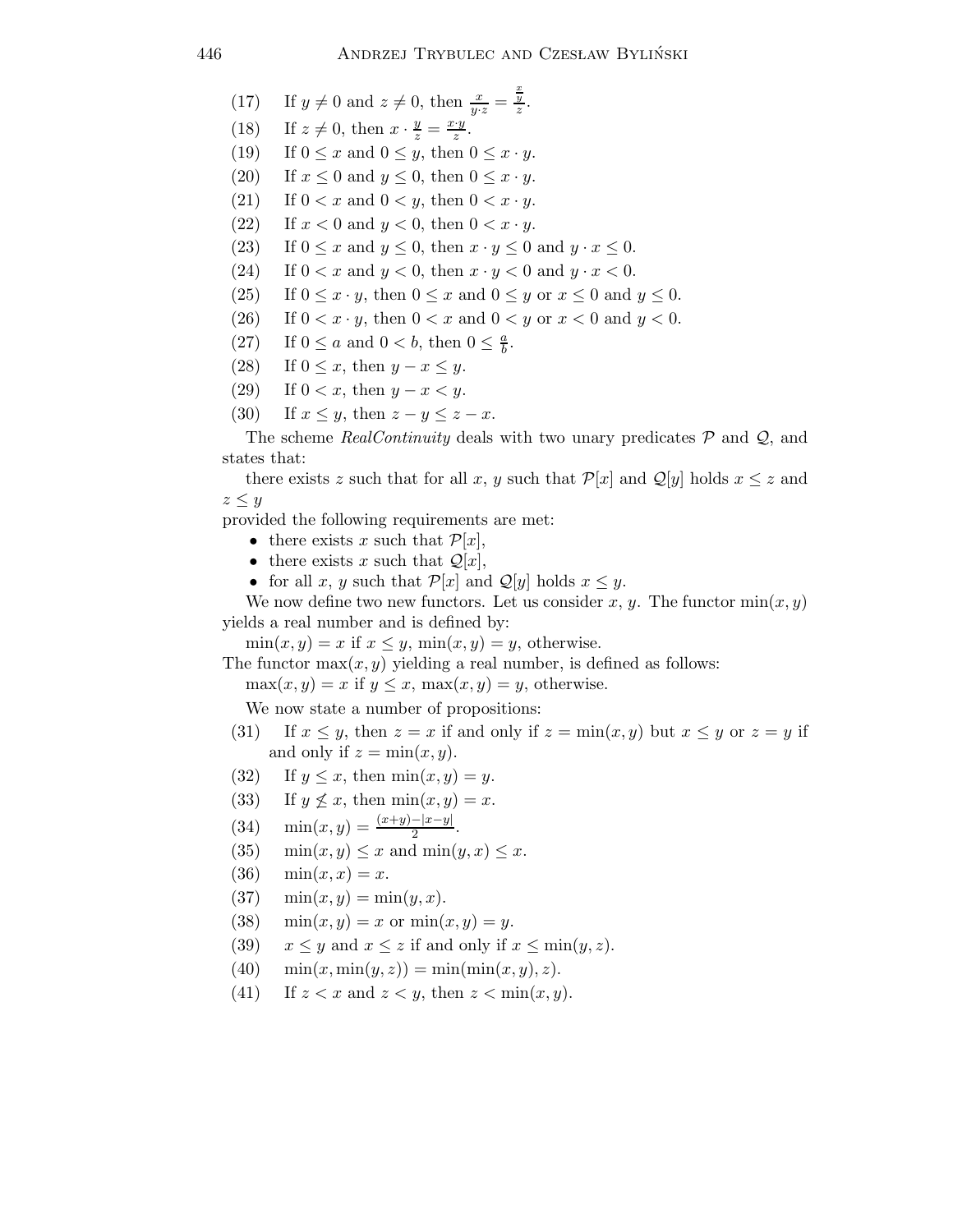- (42) If  $y \leq x$ , then  $z = x$  if and only if  $z = \max(x, y)$  but  $y \leq x$  or  $z = y$  if and only if  $z = \max(x, y)$ .
- (43) If  $x \leq y$ , then  $\max(x, y) = y$ .
- (44) If  $x \nleq y$ , then  $\max(x, y) = x$ .
- (45)  $\max(x, y) = \frac{(x+y)+|x-y|}{2}$ .
- (46)  $x \le \max(x, y)$  and  $x \le \max(y, x)$ .<br>(47)  $\max(x, x) = x$ .
- $max(x,x) = x.$
- (48)  $\max(x, y) = \max(y, x)$ .
- (49)  $\max(x, y) = x$  or  $\max(x, y) = y$ .
- (50)  $y \leq x$  and  $z \leq x$  if and only if  $\max(y, z) \leq x$ .
- (51)  $\max(x, \max(y, z)) = \max(\max(x, y), z).$
- (52) If  $0 < x$  and  $0 < y$ , then  $0 < \max(x, y)$ .
- (53)  $\min(x, y) + \max(x, y) = x + y$ .
- $(54)$  max $(x, \min(x, y)) = x$  and max $(\min(x, y), x) = x$  and  $\max(\min(y, x), x) = x$ and  $\max(x, \min(y, x)) = x$ .

(55) 
$$
\min(x, \max(x, y)) = x \text{ and } \min(\max(x, y), x) = x \text{ and } \min(\max(y, x), x) = x
$$
  
and 
$$
\min(x, \max(y, x)) = x.
$$

- $(56)$  min $(x, \max(y, z)) = \max(\min(x, y), \min(x, z))$  and  $\min(\max(y, z), x) =$  $\max(\min(y, x), \min(z, x)).$
- $(57)$  max $(x, \min(y, z)) = \min(\max(x, y), \max(x, z))$  and  $\max(\min(y, z), x) =$  $min(max(y, x), max(z, x)).$

Let us consider x. The functor  $x^2$  yields an element of  $\mathbb R$  and is defined by:  $x^2 = x \cdot x.$ 

The following proposition is true

$$
(58) \t x2 = x \cdot x.
$$

Let us consider a. Then  $a^2$  is a real number.

The following propositions are true:

 $(59)$   $1^2 = 1$ .  $(60)$   $0^2 = 0$ .  $(61)$  $2=(-a)^2$ . (62)  $|a|^2 = a^2$ . (63)  $(a+b)^2 = (a^2 + (2 \cdot a) \cdot b) + b^2$ . (64)  $(a - b)^2 = (a^2 - (2 \cdot a) \cdot b) + b^2$ . (65)  $(a+1)^2 = (a^2 + 2 \cdot a) + 1.$ (66)  $(a-1)^2 = (a^2 - 2 \cdot a) + 1.$ (67)  $(a - b) \cdot (a + b) = a^2 - b^2$  and  $(a + b) \cdot (a - b) = a^2 - b^2$ . (68)  $(a \cdot b)^2 = a^2 \cdot b^2$ .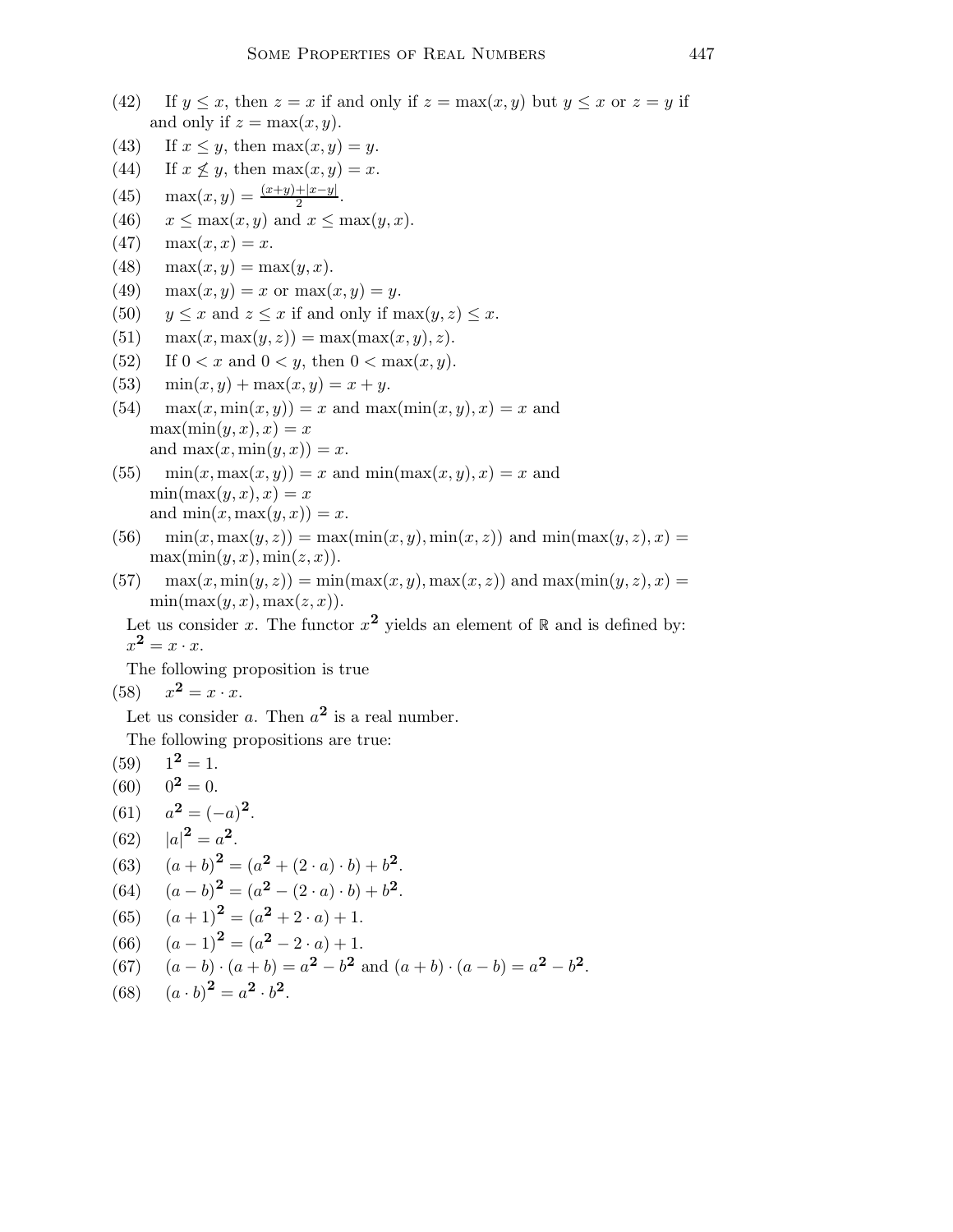(69) If 
$$
0 \neq b
$$
, then  $\frac{a}{b}^2 = \frac{a^2}{b^2}$ .

(70) If 
$$
a^2 - b^2 \neq 0
$$
, then  $\frac{1}{a+b} = \frac{a-b}{a^2-b^2}$ .

- (71) If  $a^2 b^2 \neq 0$ , then  $\frac{1}{a-b} = \frac{a+b}{a^2-b^2}$ .
- (72)  $0 \leq a^2$ .
- (73) If  $a^2 = 0$ , then  $a = 0$ .
- (74) If  $0 \neq a$ , then  $0 < a^2$ .<br>(75) If  $0 < a$  and  $a < 1$ , th
- (75) If  $0 < a$  and  $a < 1$ , then  $a^2 < a$ .
- (76) If  $1 < a$ , then  $a < a^2$ .
- (77) If  $0 \le x$  and  $x \le y$ , then  $x^2 \le y^2$ .
- (78) If  $0 \le x$  and  $x < y$ , then  $x^2 < y^2$ .
- (79) If  $0 \le x$  and  $0 \le y$  and  $x^2 \le y^2$ , then  $x \le y$ .
- (80) If  $0 \le x$  and  $0 \le y$  and  $x^2 < y^2$ , then  $x < y$ .

Let us consider a. Let us assume that  $0 \le a$ . The functor  $\sqrt{a}$  yielding a real number, is defined by:

 $0 \leq \sqrt{a}$  and  $\sqrt{a}^2 = a$ .

We now state a number of propositions:

- (81) If  $0 \le a$ , then for every b holds  $b = \sqrt{a}$  if and only if  $0 \le b$  and  $b^2 = a$ .  $(82)$  $\sqrt{0} = 0.$  $(83)$  $\sqrt{1} = 1.$  $(84)$  $\sqrt{2}$ .
- $(85)$  $\sqrt{4} = 2.$
- $(86)$  $\sqrt{2}$  < 2.
- (87) If  $0 \le a$ , then  $0 \le \sqrt{a}$ .
- (88) If  $0 \le a$ , then  $\sqrt{a}^2 = a$ .
- (89) If  $0 \le a$ , then  $\sqrt{a^2} = a$ .
- (90) If  $a \le 0$ , then  $\sqrt{a^2} = -a$ .
- $(91)$  $\overline{a^2} = |a|.$
- (92) If  $0 \le a$  and  $\sqrt{a} = 0$ , then  $a = 0$ .
- (93) If  $0 < a$ , then  $0 < \sqrt{a}$ .
- (94) If  $0 \le x$  and  $x \le y$ , then  $\sqrt{x} \le \sqrt{y}$ .
- (95) If  $0 \le x$  and  $x < y$ , then  $\sqrt{x} < \sqrt{y}$ .
- (96) If  $0 \le x$  and  $0 \le y$  and  $\sqrt{x} = \sqrt{y}$ , then  $x = y$ .
- (97) If  $0 \le a$  and  $0 \le b$ , then  $\sqrt{a \cdot b} = \sqrt{a} \cdot \sqrt{b}$ .
- (98) If  $0 \le a \cdot b$ , then  $\sqrt{a \cdot b} = \sqrt{|a|} \cdot \sqrt{|b|}$ .
- (99) If  $0 \le a$  and  $0 < b$ , then  $\sqrt{\frac{a}{b}} = \frac{\sqrt{a}}{\sqrt{b}}$ .

(100) If 
$$
0 < \frac{a}{b}
$$
 and  $b \neq 0$ , then  $\sqrt{\frac{a}{b}} = \frac{\sqrt{|a|}}{\sqrt{|b|}}$ .